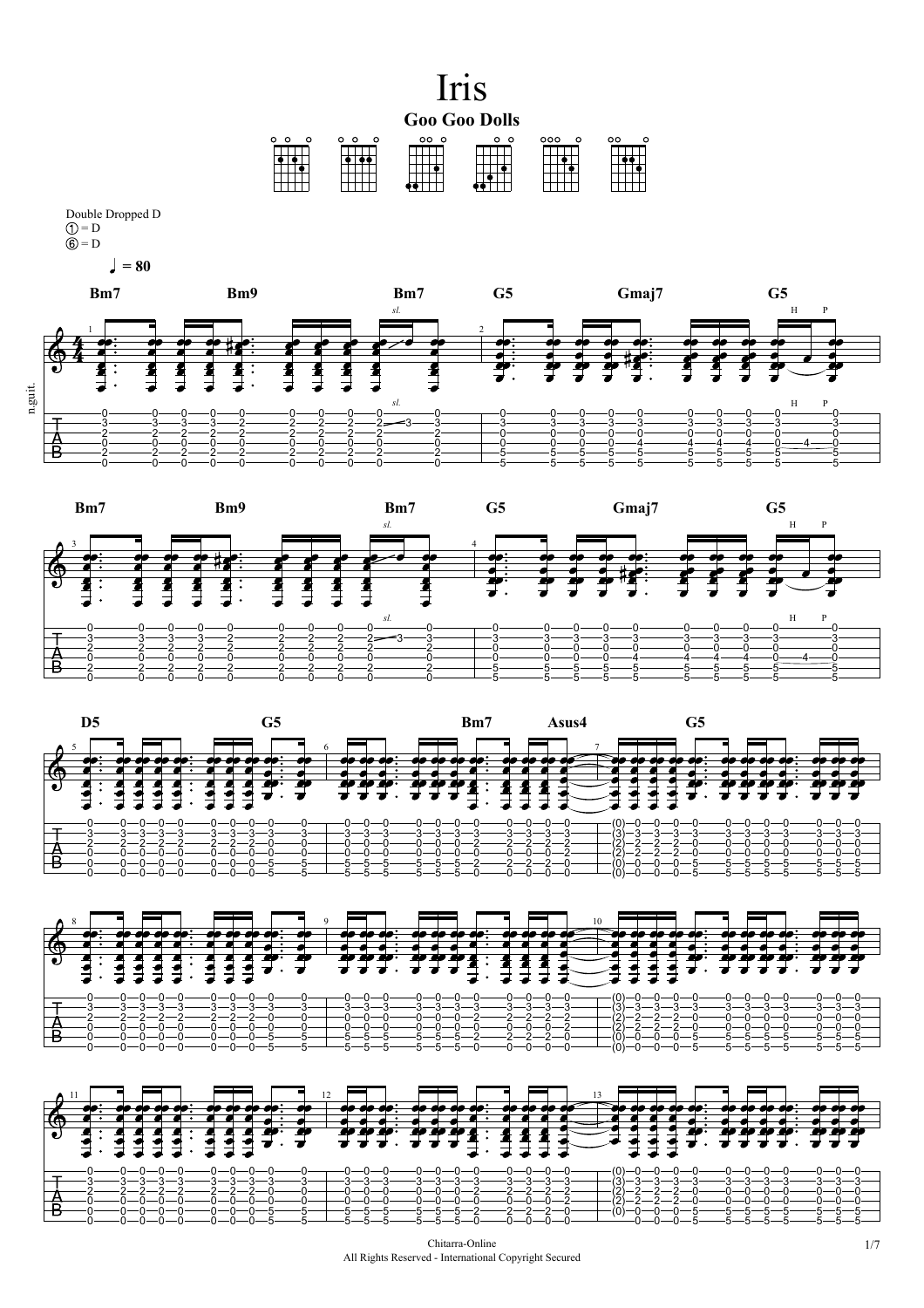| J. |  | <u>-oo: -oo oo oo oo: -oo oo oo oo: -oo </u> |  |  |  |  |  |  |  |  |  |  |  |  |  |  |
|----|--|----------------------------------------------|--|--|--|--|--|--|--|--|--|--|--|--|--|--|
|    |  |                                              |  |  |  |  |  |  |  |  |  |  |  |  |  |  |









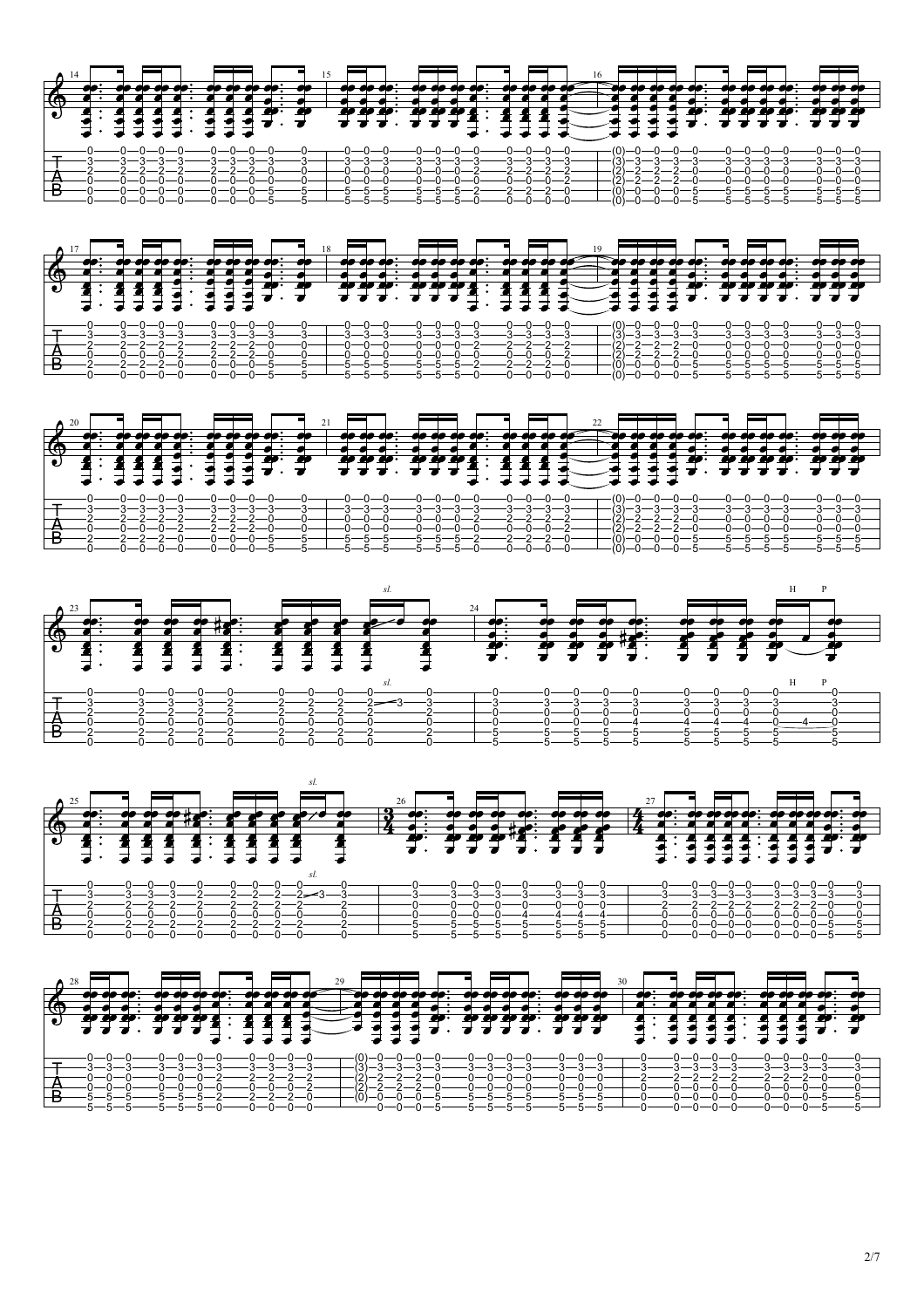|                                                                                                                                                                                                                                                                                                                                                                   |  |  |  |  |  |  |  |  |  |  |  |  |  |  |  |  |  |  |  |  | <u>-oo: -oo oo oo oo: -oo oo oo oo: -oo --</u>                                                                                                                                                                                                                                                                                                                                                                                                            |  |
|-------------------------------------------------------------------------------------------------------------------------------------------------------------------------------------------------------------------------------------------------------------------------------------------------------------------------------------------------------------------|--|--|--|--|--|--|--|--|--|--|--|--|--|--|--|--|--|--|--|--|-----------------------------------------------------------------------------------------------------------------------------------------------------------------------------------------------------------------------------------------------------------------------------------------------------------------------------------------------------------------------------------------------------------------------------------------------------------|--|
|                                                                                                                                                                                                                                                                                                                                                                   |  |  |  |  |  |  |  |  |  |  |  |  |  |  |  |  |  |  |  |  |                                                                                                                                                                                                                                                                                                                                                                                                                                                           |  |
|                                                                                                                                                                                                                                                                                                                                                                   |  |  |  |  |  |  |  |  |  |  |  |  |  |  |  |  |  |  |  |  |                                                                                                                                                                                                                                                                                                                                                                                                                                                           |  |
| $\begin{picture}(100,100)(-10,0) \put(0,0){\vector(1,0){100}} \put(10,0){\vector(1,0){100}} \put(10,0){\vector(1,0){100}} \put(10,0){\vector(1,0){100}} \put(10,0){\vector(1,0){100}} \put(10,0){\vector(1,0){100}} \put(10,0){\vector(1,0){100}} \put(10,0){\vector(1,0){100}} \put(10,0){\vector(1,0){100}} \put(10,0){\vector(1,0){100}} \put(10,0){\vector(1$ |  |  |  |  |  |  |  |  |  |  |  |  |  |  |  |  |  |  |  |  | $\frac{1}{2} \cdot \frac{1}{2} \cdot \frac{1}{2} \cdot \frac{1}{2} \cdot \frac{1}{2} \cdot \frac{1}{2} \cdot \frac{1}{2} \cdot \frac{1}{2} \cdot \frac{1}{2} \cdot \frac{1}{2} \cdot \frac{1}{2} \cdot \frac{1}{2} \cdot \frac{1}{2} \cdot \frac{1}{2} \cdot \frac{1}{2} \cdot \frac{1}{2} \cdot \frac{1}{2} \cdot \frac{1}{2} \cdot \frac{1}{2} \cdot \frac{1}{2} \cdot \frac{1}{2} \cdot \frac{1}{2} \cdot \frac{1}{2} \cdot \frac{1}{2} \cdot \frac{1$ |  |
|                                                                                                                                                                                                                                                                                                                                                                   |  |  |  |  |  |  |  |  |  |  |  |  |  |  |  |  |  |  |  |  |                                                                                                                                                                                                                                                                                                                                                                                                                                                           |  |









3/7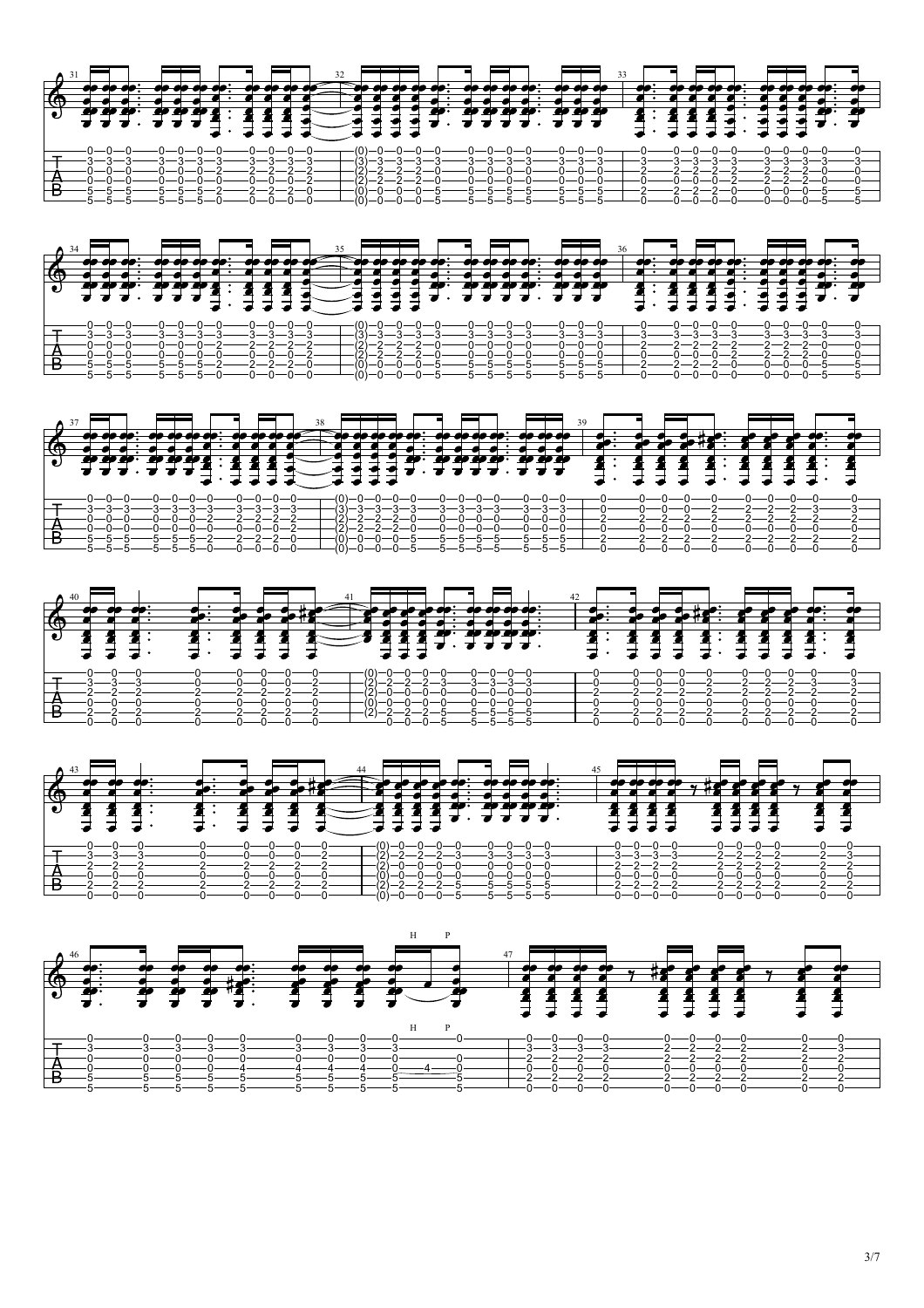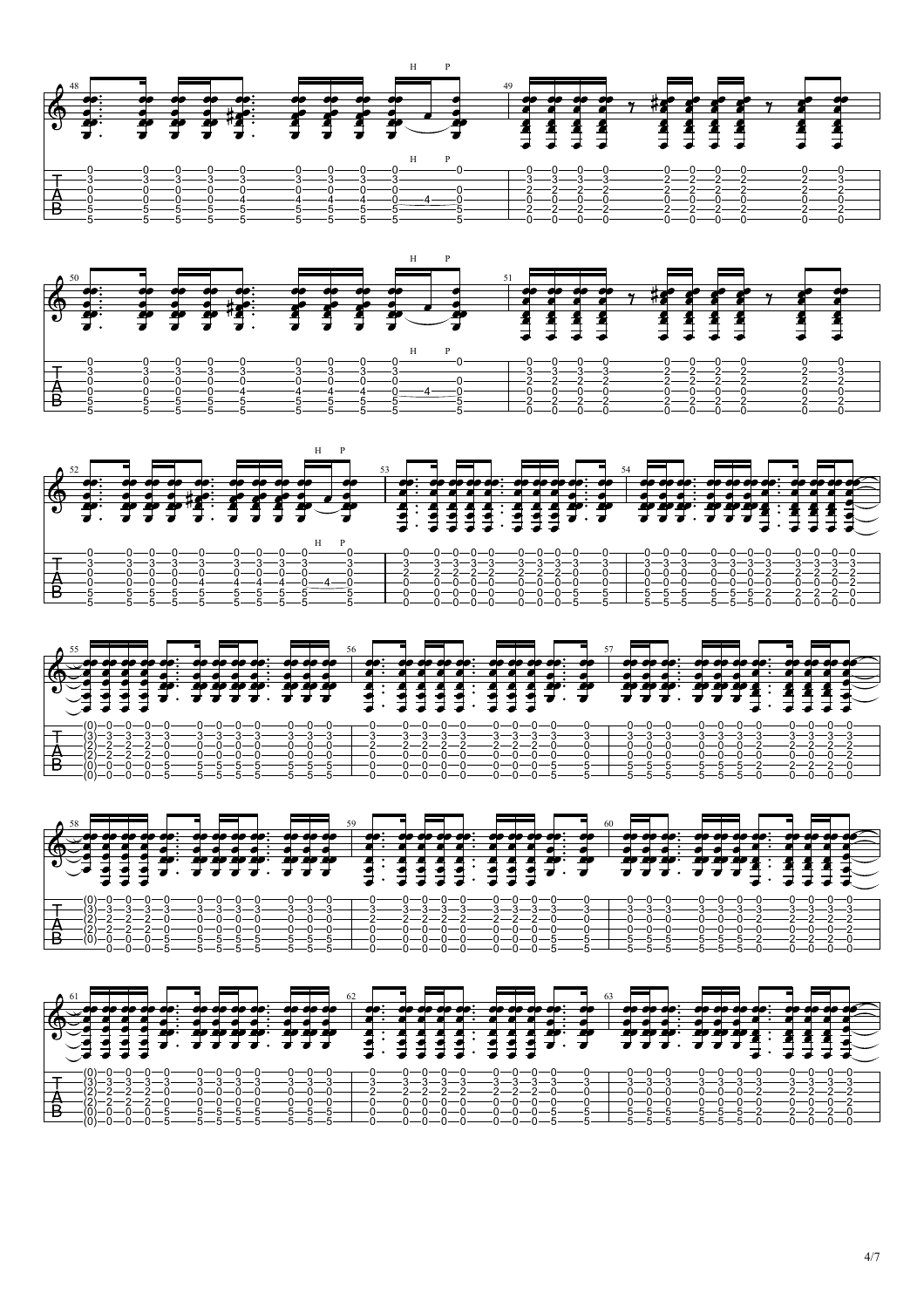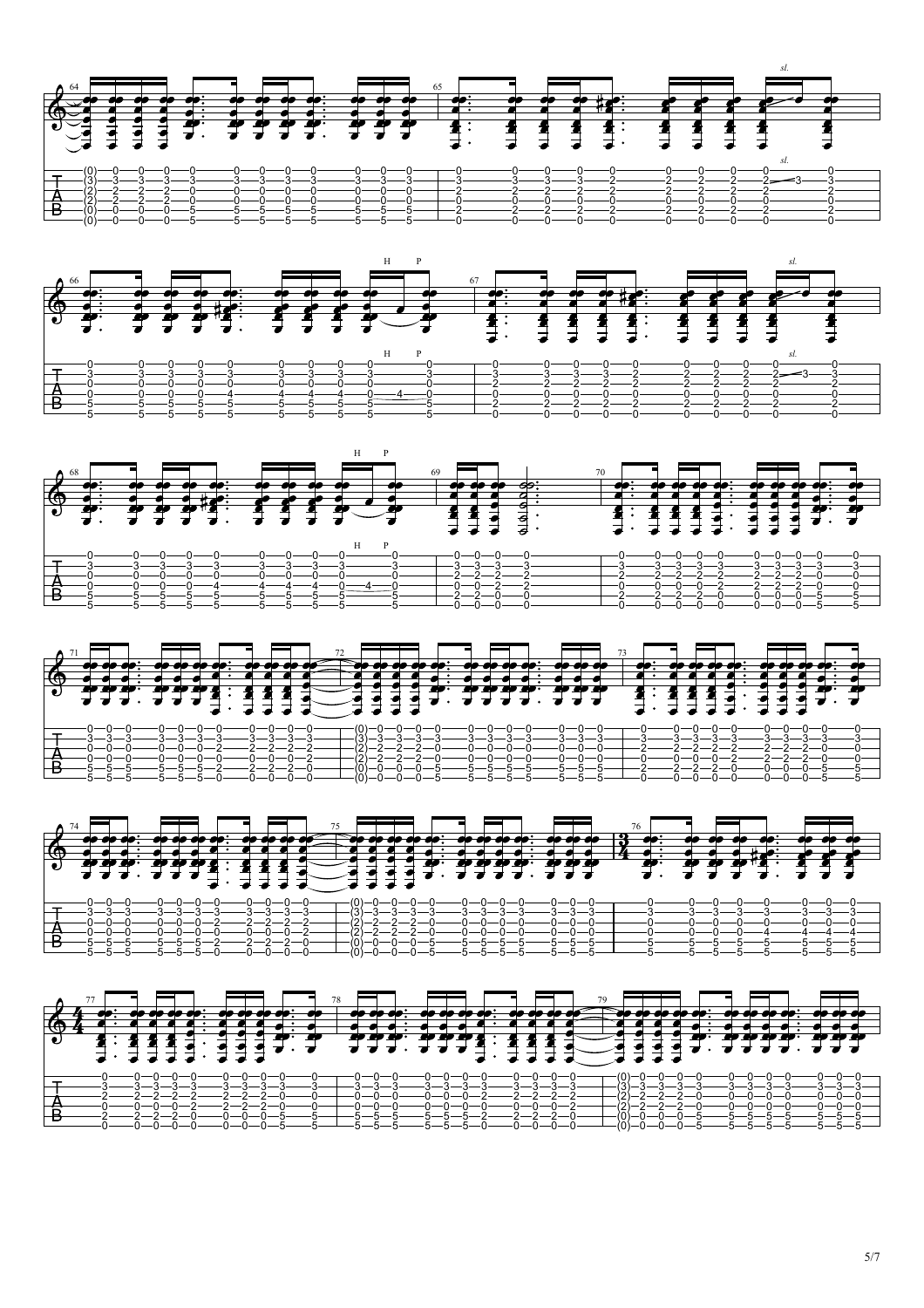